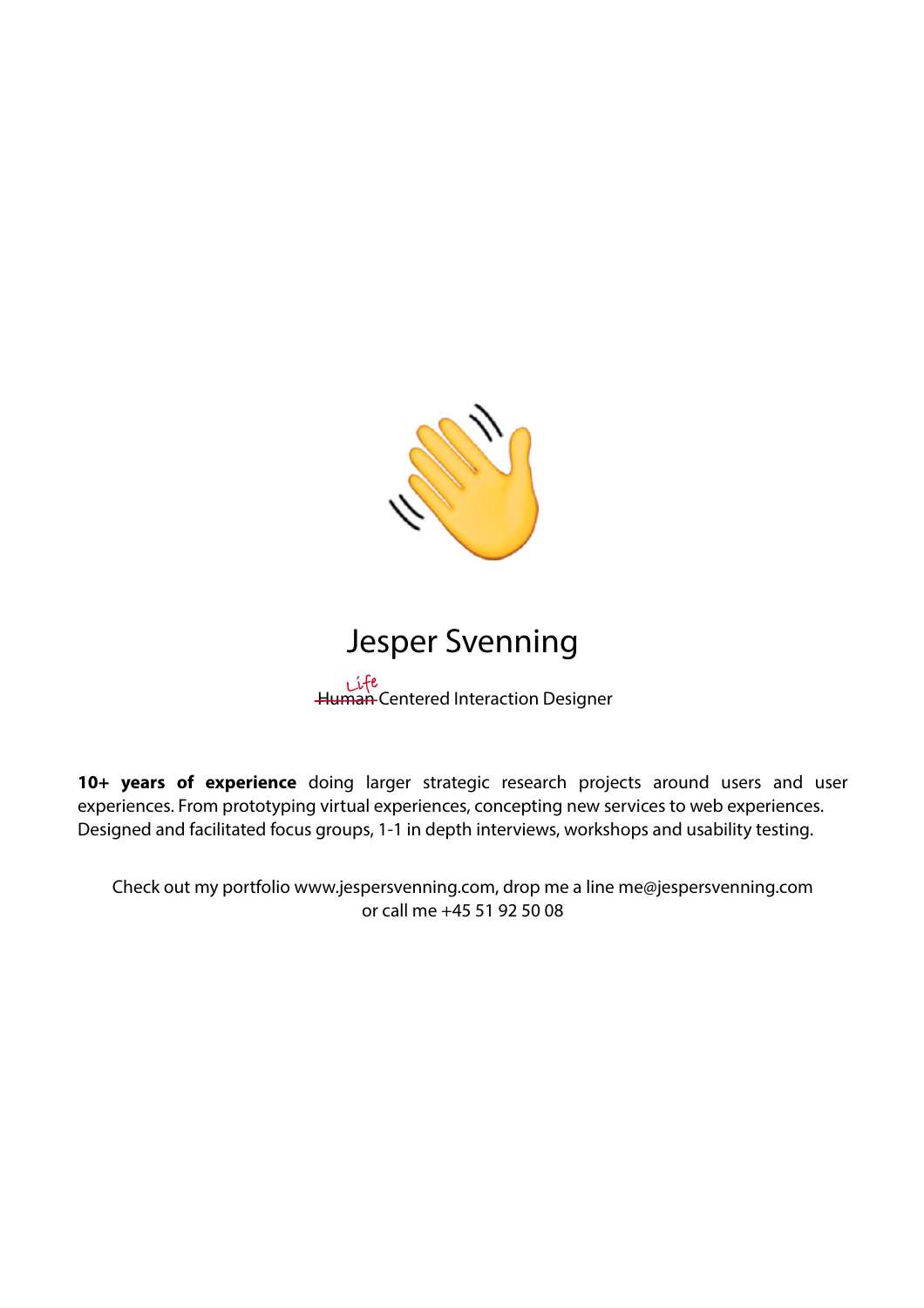# **WORK**

# **UX Consultant**

*User Experience Designer/Researcher and Consultant* Aug 2015-Present UX research, strategy and design for various agencies and clients:



# **ustwo – Digital Product Studio**

*Lead Design Strategist* 2017 - 2018

Creating digital products and services through user centered design processes. Designing prototypes and mockups. Facilitating client alignment workshops, user research and project management. Part of a leads team focusing on mentoring designers, changing internal process around project scoping, pitching and quality control.

# **Nexon America – Game Publisher**

*User Experience Designer / SR. User Experience Designer*

2011 - 2012 / 2012 - 2015

Designing, executing and facilitating user interviews, workshops, and focus groups. Designing and producing deliverables that communicate the analysis, opportunities, concepts and execution for both strategic and tactical projects. Prototyping and concepting new services, game experiences and Nexons first internally build social game. Branding upcoming games based on user insights and market research. Concepting marketing campaigns (from online to print) and other marketing related projects

# **Egmont – Mediagroup**

*Freelance Flash Developer and Designer* 2009 - 2012 Developing Flash games and mastering audiobook cds for the biggest mediagroup in Scandinavia.

# **Shift Control – Interaction Design Studio**

*Prototype/research assistant* 2008-2009 Focused on algorithm controlled animation, sensor driven interactive installations, web applications, broadcast applications and digital design. Assisted in building prototypes, research for various projects and developing web applications.

# **Social Action – Design Research Agency**

*Research assistant* 2008 - 2009

Social Action is a consultancy that have specialized in user driver innovation and sustainability. As assistant I did research and analysis on a wide range of projects, from finding some of the best upcoming clean-tech companies to figuring out how to change the image of the electric car.